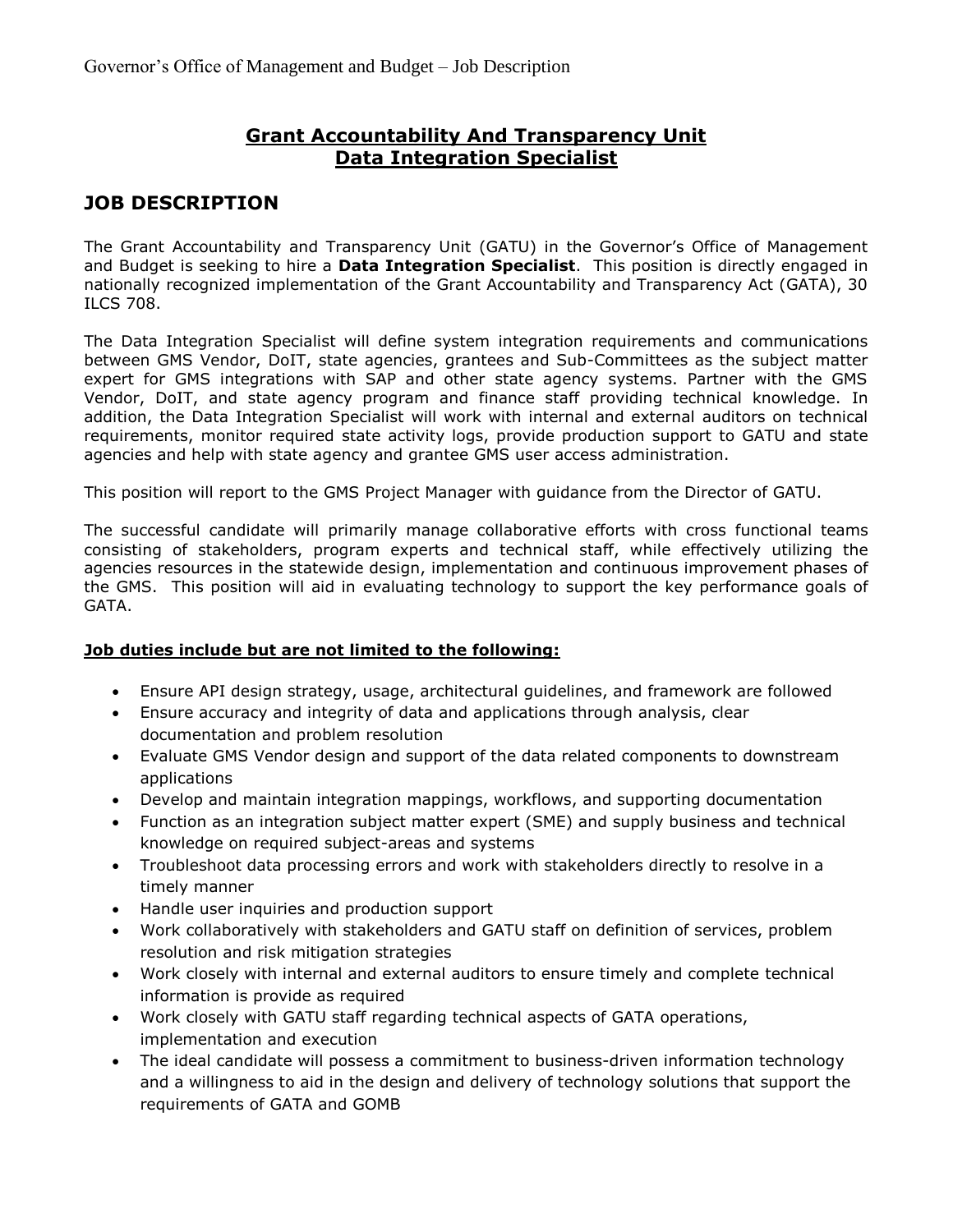Governor's Office of Management and Budget – Job Description

- Ability to work in high-paced, fluid environment, providing accurate information frequently on short timelines
- Ability to handle multiple tasks and projects
- Pro-active work ethic to self-develop appropriate areas for analysis to understand trends, identify problems and issues and offer potential solutions
- Other duties as assigned

### **DESIRED QUALIFICATIONS**

- Bachelor's degree or equivalent work experience in information technology, computer science, MIS or related field supplemented with 3+ years' work experience with application integration, SOA, and API full life-cycle management
- Knowledge of data integration technology including SQL, IBM API Connect, or other data integration services
- Technical knowledge of data integrity best practices
- Experience with API integration
- Demonstrated technical background, experience testing and troubleshooting basic to moderately complex data exchange problems
- Proven analytical, logical thinking, and problem-solving skills
- High aptitude to learn new programs, system integrations, and business processes
- Analytical, detail-oriented, meticulous and resourceful
- Strong people skills and the ability to communicate effectively both orally and in writing
- Ability to work collaboratively with stakeholders to understand business needs and identify cross-functional dependencies and process improvements
- Ability to work independently and as part of a team
- Innovative, quick learner, ability to adapt to new challenges
- Ability to multi-task and maintain accuracy

This job description is intended to present a general list of tasks/duties to be performed under this job title. It is not intended to reflect all duties performed within the job.

#### **Work location**

This position is based in Springfield; occasional overnight travel is required.

#### **Salary/Compensation and Position Classification**

Salary and position classification will be determined based on the level of experience when a job offer is made. Individual salary offers are computed based on an applicant's current position and experience level in comparison to the posted title as well as internal equity of staff in the organizational unit.

#### **Submit resumes by mail, fax, or e-mail.**

**E-mail:** [jobs.omb@illinois.gov](mailto:jobs.omb@illinois.gov)

#### **Attention Personnel:**

603 Stratton Building Springfield, IL 62706

**Fax:** 217-524-4876